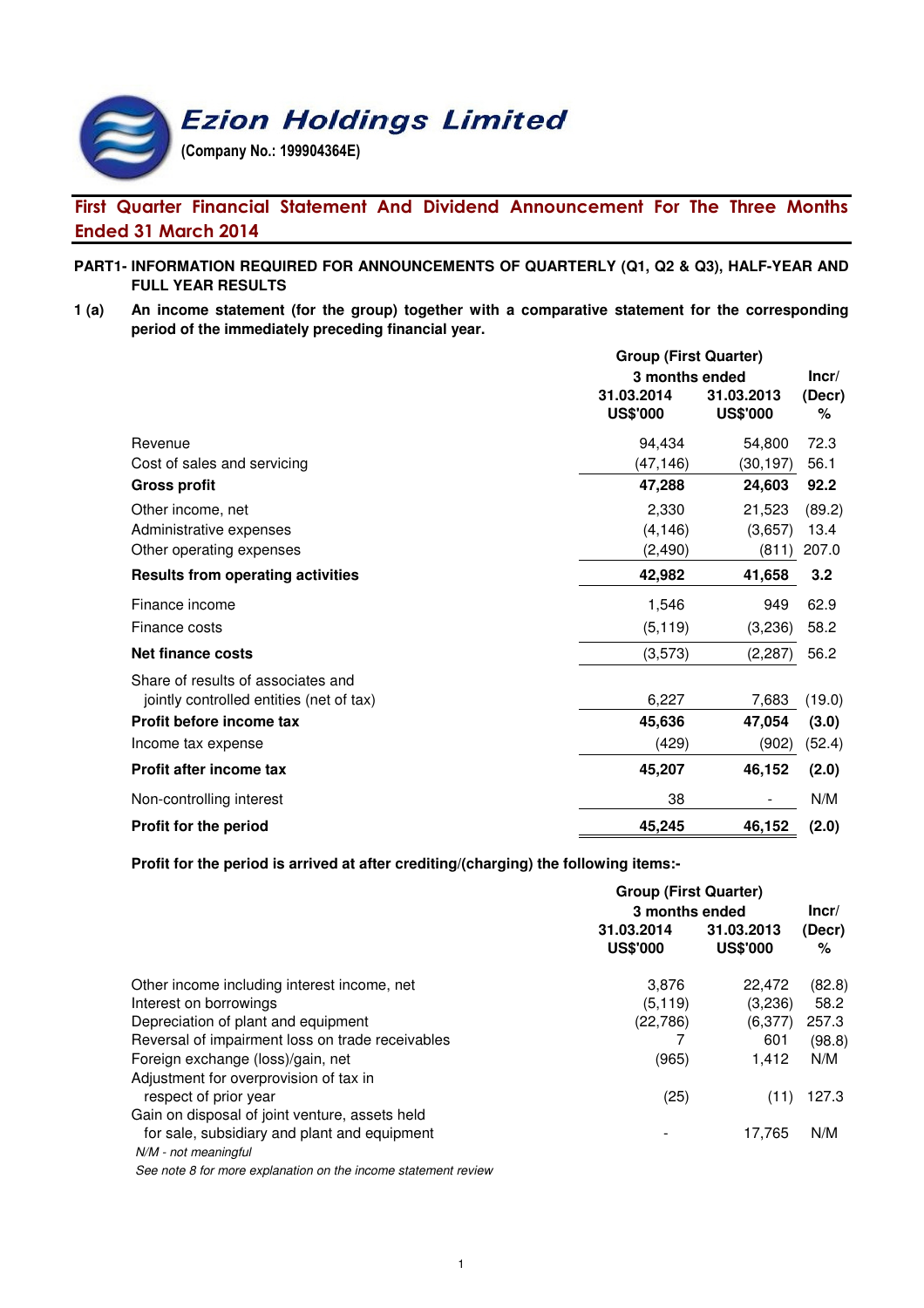**1(b)(i) Statement of financial position (for the issuer and group), together with a comparative statement as at the end of the immediately preceding financial year.**

|                                           | Group                         |                               | Company                       |                               |
|-------------------------------------------|-------------------------------|-------------------------------|-------------------------------|-------------------------------|
|                                           | 31.03.2014<br><b>US\$'000</b> | 31.12.2013<br><b>US\$'000</b> | 31.03.2014<br><b>US\$'000</b> | 31.12.2013<br><b>US\$'000</b> |
| <b>Non-current assets</b>                 |                               |                               |                               |                               |
| Plant and equipment                       | 1,672,353                     | 1,463,967                     | 618                           | 688                           |
| Subsidiaries                              |                               |                               | 851,178                       | 742,353                       |
| Joint ventures                            | 151,786                       | 188,149                       | 64,971                        | 71,483                        |
| Associate                                 | 6,320                         | 6,127                         | 6,403                         | 6,220                         |
| Other assets                              | 5,166                         | 5,173                         | 140                           | 143                           |
|                                           | 1,835,625                     | 1,663,416                     | 923,310                       | 820,887                       |
| <b>Current assets</b>                     |                               |                               |                               |                               |
| Trade receivables                         | 144,322                       | 107,142                       | 5,555                         | 5,297                         |
| Other current assets                      | 129,473                       | 106,542                       | 18,651                        | 19,456                        |
| Cash and cash equivalents                 | 185,358                       | 165,978                       | 138,999                       | 119,162                       |
|                                           | 459,153                       | 379,662                       | 163,205                       | 143,915                       |
| <b>Total assets</b>                       | 2,294,778                     | 2,043,078                     | 1,086,515                     | 964,802                       |
| <b>Equity</b>                             |                               |                               |                               |                               |
| Share capital                             | 378,107                       | 345,537                       | 378,107                       | 345,537                       |
| Perpetual securities                      | 97,678                        | 97,678                        | 97,678                        | 97,678                        |
| Redeemable exchangeable preference shares | 23,464                        | 23,464                        |                               |                               |
| Reserves                                  | (12, 274)                     | (13, 273)                     | (108)                         | (108)                         |
| Retained earnings                         | 390,727                       | 346,936                       | 97,772                        | 94,521                        |
| <b>Equity attributable to owners</b>      |                               |                               |                               |                               |
| of the Company                            | 877,702                       | 800,342                       | 573,449                       | 537,628                       |
| Non-controlling interests                 | (113)                         | (94)                          |                               |                               |
| <b>Total equity</b>                       | 877,589                       | 800,248                       | 573,449                       | 537,628                       |
| <b>Non-current liabilities</b>            |                               |                               |                               |                               |
| <b>Financial liabilities</b>              | 719,206                       | 652,030                       | 85,435                        | 88,522                        |
| Notes payable                             | 294,566                       | 210,786                       | 294,566                       | 210,786                       |
| Other payables                            | 16,084                        | 3,670                         | 20,726                        | 16,736                        |
|                                           | 1,029,856                     | 866,486                       | 400,727                       | 316,044                       |
| <b>Current liabilities</b>                |                               |                               |                               |                               |
| Trade payables                            | 61,811                        | 69,104                        | 257                           | 252                           |
| Other payables                            | 56,429                        | 77,358                        | 44,072                        | 42,386                        |
| <b>Financial liabilities</b>              | 261,960                       | 223,089                       | 64,166                        | 64,688                        |
| Provision for taxation                    | 7,133                         | 6,793                         | 3,844                         | 3,804                         |
|                                           | 387,333                       | 376,344                       | 112,339                       | 111,130                       |
| <b>Total liabilities</b>                  | 1,417,189                     | 1,242,830                     | 513,066                       | 427,174                       |
| <b>Total equity and liabilities</b>       | 2,294,778                     | 2,043,078                     | 1,086,515                     | 964,802                       |

See note 8 for more explanation on the statement of financial position review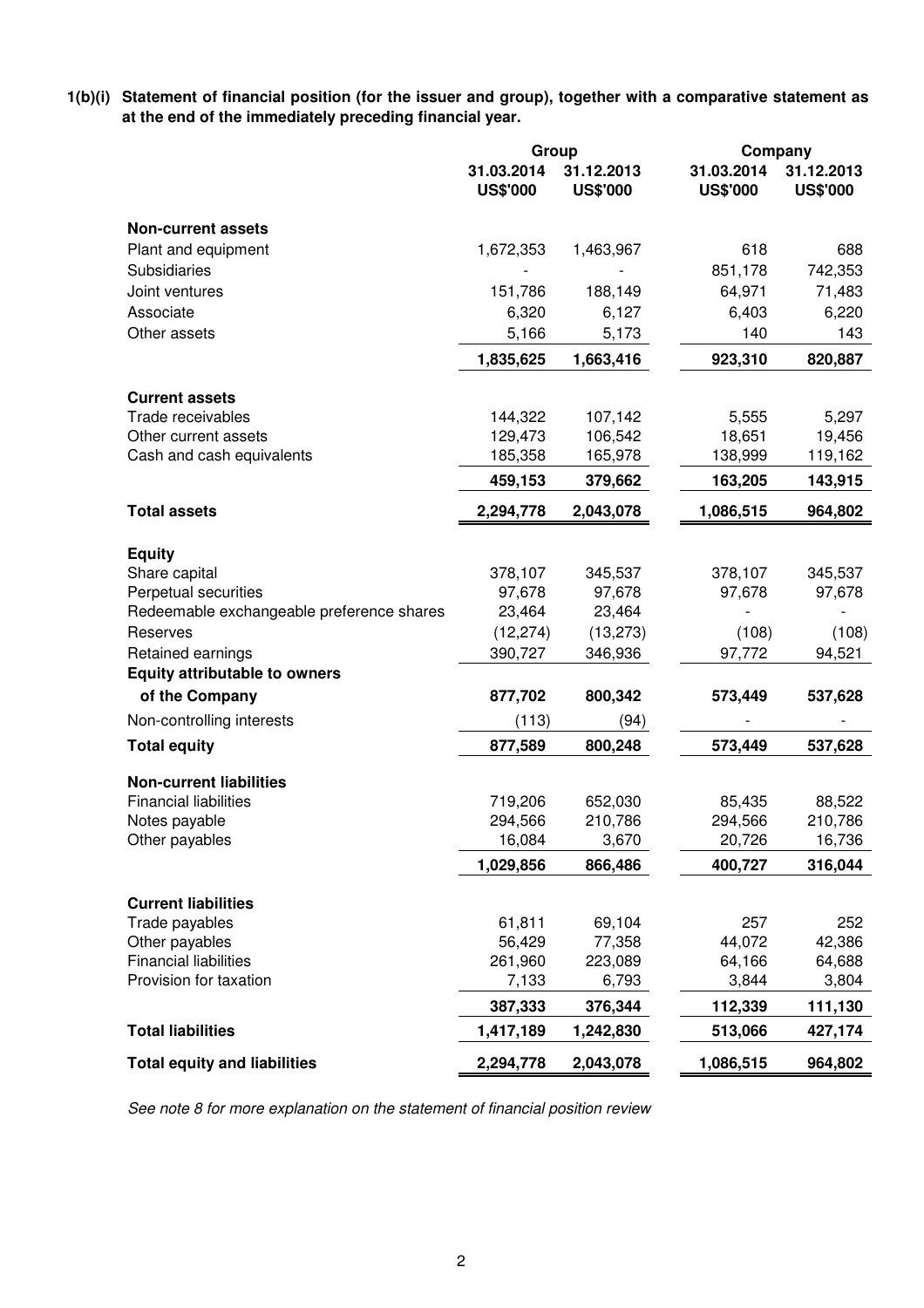### **1(b)(ii) Aggregate amount of group's borrowings and debt securities.**

### **Amount repayable in one year or less, or on demand**

|          | As at 31.03.2014 | As at 31.12.2013 |          |
|----------|------------------|------------------|----------|
|          |                  |                  |          |
| Secured  | Unsecured        | Secured          | Unsecure |
| US\$'000 | US\$'000         | US\$'000         | US\$'000 |
| 222.210  | 39.750           | 193.339          | 29.750   |

| As at 31.03.2014 |           |  | As at 31.12.2013 |           |  |  |
|------------------|-----------|--|------------------|-----------|--|--|
| Secured          | Unsecured |  | Secured          | Unsecured |  |  |
| US\$'000         | US\$'000  |  | US\$'000         | US\$'000  |  |  |
| 222.210          | 39,750    |  | 193.339          | 29.750    |  |  |

**Amount repayable after one year**

| As at 31.03.2014 |           |          | As at 31.12.2013 |
|------------------|-----------|----------|------------------|
| Secured          | Unsecured | Secured  | Unsecured        |
| US\$'000         | US\$'000  | US\$'000 | US\$'000         |
| 742.723          | 271,049   | 652,030  | 210,786          |

| As at 31.12.2013     |          |  |  |  |  |  |
|----------------------|----------|--|--|--|--|--|
| Unsecured<br>Secured |          |  |  |  |  |  |
| US\$'000             | US\$'000 |  |  |  |  |  |
|                      |          |  |  |  |  |  |
| 652.030              | 210,786  |  |  |  |  |  |

#### **Details of any collateral**

The Group's vessels are pledged to financial institutions as security for the term loans.

### **1(b)(iii) Statement of comprehensive income for three months ended 31 March 2014**

|                                                                                                                                     | <b>Group (First Quarter)</b><br>3 months ended<br>Incr/ |                                          |             |
|-------------------------------------------------------------------------------------------------------------------------------------|---------------------------------------------------------|------------------------------------------|-------------|
|                                                                                                                                     | <b>US\$'000</b>                                         | 31.03.2014 31.03.2013<br><b>US\$'000</b> | (Decr)<br>% |
| Profit after tax                                                                                                                    | 45,207                                                  | 46,152                                   | (2.0)       |
| Other comprehensive income                                                                                                          |                                                         |                                          |             |
| Items that may be reclassified subsequently to profit or loss:                                                                      |                                                         |                                          |             |
| Translation differences relating to financial<br>statements of foreign operations<br>Exchange differences on monetary items forming | (68)                                                    | (227)                                    | (70.0)      |
| part of net investment in foreign operations<br>Effective portion of changes in fair value of                                       | 1,082                                                   | (180)                                    | N/M         |
| cash flow hedges                                                                                                                    | (15)                                                    |                                          | N/M         |
| Other comprehensive income for the period                                                                                           | 999                                                     | (407)                                    | N/M         |
| Total comprehensive income for the period                                                                                           | 46,206                                                  | 45,745                                   | 1.0         |
| Attributable to:                                                                                                                    |                                                         |                                          |             |
| Owners of the Company                                                                                                               | 46,244                                                  | 45,745                                   | 1.1         |
| Non-controlling interests                                                                                                           | (38)                                                    |                                          | N/M         |
|                                                                                                                                     | 46,206                                                  | 45,745                                   | 1.0         |

Note :

There are no tax effects relating to each component of other comprehensive income for the period.

### **N/M - not meaningful**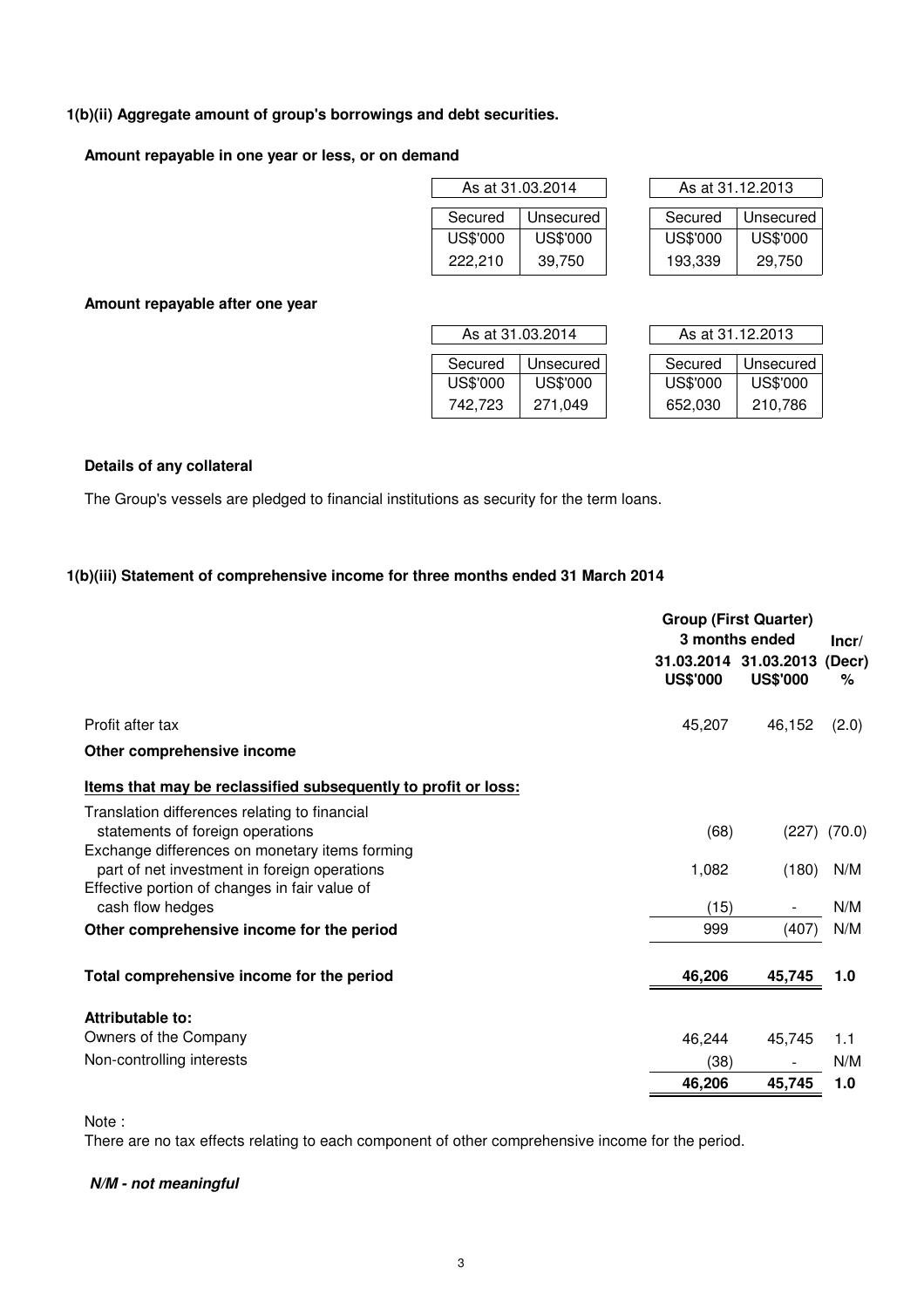**1(c) Statement of cash flows (for the group), together with a comparative statement for the corresponding period of the immediately preceding financial year.**

|                                                                                                     | Group<br>3 months ended       |                               |  |
|-----------------------------------------------------------------------------------------------------|-------------------------------|-------------------------------|--|
|                                                                                                     | 31.03.2014<br><b>US\$'000</b> | 31.03.2013<br><b>US\$'000</b> |  |
| Cash flows from operating activities                                                                |                               |                               |  |
| Profit after tax                                                                                    | 45,207                        | 46,152                        |  |
| Adjustments for:                                                                                    |                               |                               |  |
| Income tax expense                                                                                  | 429                           | 902                           |  |
| Depreciation expense                                                                                | 22,786                        | 6,377                         |  |
| Net gain on disposal of joint venture, assets held for sales                                        |                               |                               |  |
| and plant and equipment                                                                             |                               | (17, 765)                     |  |
| Finance income                                                                                      | (1,546)                       | (949)                         |  |
| Finance costs                                                                                       | 5,119                         | 3,236                         |  |
| Financial guarantee income provided to joint ventures                                               | (904)                         | (871)                         |  |
| Reversal of impairment loss on trade receivables<br>Equity-settled share-based payment transactions | (7)<br>440                    | (601)<br>379                  |  |
| Share of results of associates and jointly controlled entities                                      | (6, 227)                      | (7,683)                       |  |
| Operating cash flow before working capital changes                                                  | 65,297                        | 29,177                        |  |
|                                                                                                     |                               |                               |  |
| Changes in working capital:                                                                         |                               |                               |  |
| Trade receivables and other assets                                                                  | (19, 727)                     | (15, 955)                     |  |
| Trade and other payables                                                                            | (18, 732)                     | 16,765                        |  |
| Cash generated from operating activities<br>Income tax paid                                         | 26,838<br>(153)               | 29,987<br>(624)               |  |
| Net cash from operating activities                                                                  | 26,685                        | 29,363                        |  |
|                                                                                                     |                               |                               |  |
| Cash flows from investing activities                                                                |                               |                               |  |
| Purchase of plant and equipment                                                                     | (48, 459)                     | (239, 316)                    |  |
| Proceeds from disposal of plant and equipment                                                       |                               | 9,718                         |  |
| Proceeds from disposal of assets held for sale                                                      |                               | 2,350                         |  |
| Proceeds from disposal of joint venture<br>Acquisition of subsidiary, net of cash acquired          |                               | 35,791                        |  |
| Advance payments for purchase of plant and equipment                                                | (19, 716)<br>(32, 913)        | (16, 360)                     |  |
| Investments in joint ventures                                                                       | 18,246                        | (28, 813)                     |  |
| Investments in associate                                                                            | (192)                         | (1,211)                       |  |
| Interest received                                                                                   | 958                           | 141                           |  |
| Net cash used in investing activities                                                               | (82,076)                      | (237,700)                     |  |
| Cash flows from financing activities                                                                |                               |                               |  |
| Proceeds from borrowings                                                                            | 21,119                        | 164,995                       |  |
| Repayment of borrowings                                                                             | (24,065)                      | (12, 797)                     |  |
| Proceeds from issuance of notes, net of transaction costs                                           | 82,919                        |                               |  |
| Net proceeds from issuance of ordinary shares                                                       |                               | 75,120                        |  |
| Release of deposits pledged                                                                         |                               | 81                            |  |
| Interest paid                                                                                       | (7, 352)                      | (2,619)                       |  |
| Net cash from financing activities                                                                  | 72,621                        | 224,780                       |  |
| Net increase in cash and cash equivalents                                                           | 17,230                        | 16,443                        |  |
| Cash and cash equivalents at 1 January                                                              | 165,978                       | 133,497                       |  |
| Effect of exchange rate fluctuations                                                                | 2,150                         | (1,380)                       |  |
| Cash and cash equivalents at end of the period                                                      | 185,358                       | 148,560                       |  |
|                                                                                                     |                               |                               |  |
| Breakdown of cash and cash equivalents at the end of period:-                                       |                               |                               |  |
| Cash and cash equivalents                                                                           | 185,358                       | 149,893                       |  |
| Deposits pledged                                                                                    | 185,358                       | (1, 333)<br>148,560           |  |
|                                                                                                     |                               |                               |  |

See note 8 for explanation on the statement of cash flows review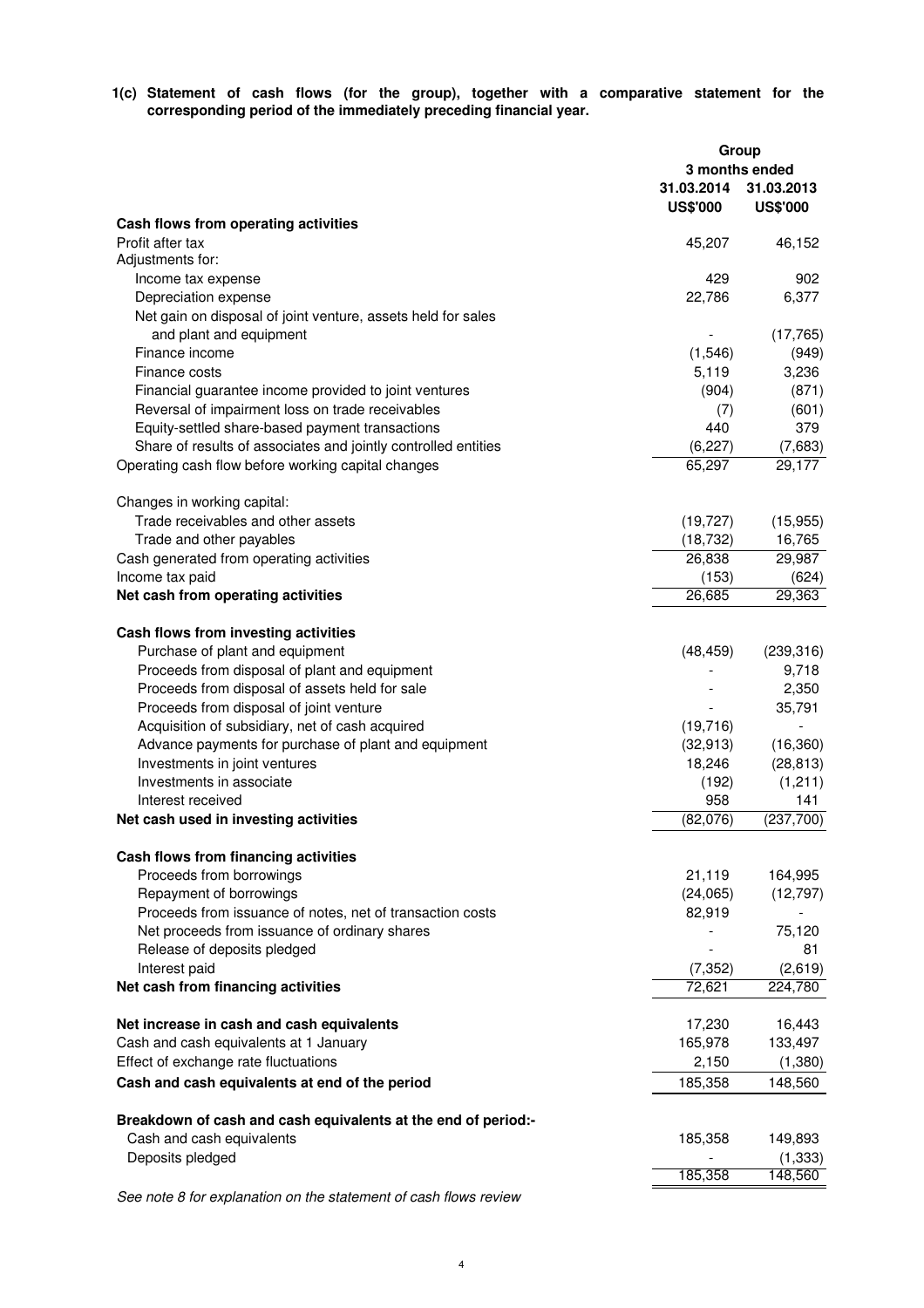**1(d)(i) A statement (for the issuer and group) showing either (i) all changes in equity or (ii) changes in equity other than those arising from capitalisation issues and**

**distributions to shareholders, together with a comparative statement for the corresponding period of the immediately preceding financial year.**

|                                                                                                        | Share<br>capital | Perpetual<br>securities | Redeemable<br>exchangeable<br>preference<br>shares | Treasury<br>shares | Foreign<br>currency<br>translation<br>reserve | Hedging<br>reserve  | <b>Statutory</b><br>reserve | Retained<br>earnings | Total                | Non-<br>controlling<br>interest | Total<br>equity |
|--------------------------------------------------------------------------------------------------------|------------------|-------------------------|----------------------------------------------------|--------------------|-----------------------------------------------|---------------------|-----------------------------|----------------------|----------------------|---------------------------------|-----------------|
|                                                                                                        | <b>US\$'000</b>  | <b>US\$'000</b>         | <b>US\$'000</b>                                    | <b>US\$'000</b>    | <b>US\$'000</b>                               | <b>US\$'000</b>     | <b>US\$'000</b>             | <b>US\$'000</b>      | <b>US\$'000</b>      | <b>US\$'000</b>                 | <b>US\$'000</b> |
| Group                                                                                                  |                  |                         |                                                    |                    |                                               |                     |                             |                      |                      |                                 |                 |
| At 1 January 2013                                                                                      | 260,499          | 97,678                  | 11,126                                             | (102)              | (9,733)                                       |                     | (6)                         | 193,387              | 552,849              |                                 | 552,849         |
| Total comprehensive income<br>for the period                                                           |                  |                         |                                                    |                    | (407)                                         |                     |                             | 46,152               | 45,745               |                                 | 45,745          |
| Translations with owners,<br>recognised directly in equity                                             |                  |                         |                                                    |                    |                                               |                     |                             |                      |                      |                                 |                 |
| <b>Issue of shares</b>                                                                                 | 75,120           |                         |                                                    |                    |                                               |                     |                             |                      | 75,120               |                                 | 75,120          |
| Accrued perpetual securities                                                                           |                  |                         |                                                    |                    |                                               |                     |                             |                      |                      |                                 |                 |
| distributions                                                                                          |                  |                         |                                                    |                    |                                               |                     |                             | (1,959)              | (1,959)              |                                 | (1,959)<br>379  |
| Share-based payment transactions<br>At 31 March 2013                                                   |                  |                         | 11,126                                             | (102)              |                                               | ×<br>$\blacksquare$ |                             | 379                  | 379<br>672,134       | $\blacksquare$                  |                 |
|                                                                                                        | 335,619          | 97,678                  |                                                    |                    | (10, 140)                                     |                     | (6)                         | 237,959              |                      |                                 | 672,134         |
| At 1 January 2014                                                                                      | 345,537          | 97,678                  | 23,464                                             | (102)              | (12, 495)                                     | (670)               | (6)                         | 346,936              | 800,342              | (94)                            | 800,248         |
| Total comprehensive income<br>for the period                                                           |                  |                         |                                                    |                    | 1,014                                         | (15)                |                             | 45,245               | 46,244               | (38)                            | 46,206          |
| Foreign currency translation differences<br>Translations with owners,<br>recognised directly in equity |                  |                         |                                                    |                    |                                               |                     |                             |                      |                      | 19                              | 19              |
| <b>Issue of shares</b>                                                                                 | 32,570           |                         |                                                    |                    |                                               |                     |                             |                      | 32,570               |                                 | 32,570          |
| Exchange of redeemable                                                                                 |                  |                         |                                                    |                    |                                               |                     |                             |                      |                      |                                 |                 |
| preference shares                                                                                      |                  |                         |                                                    |                    |                                               |                     |                             |                      |                      |                                 |                 |
| Accrued perpetual securities<br>distributions                                                          |                  |                         |                                                    |                    |                                               |                     |                             | (1,894)              | (1,894)              |                                 | (1,894)         |
| Share-based payment<br>transactions                                                                    |                  |                         |                                                    |                    |                                               |                     |                             |                      |                      |                                 | 440             |
| At 31 March 2014                                                                                       |                  |                         |                                                    |                    |                                               |                     |                             | 440                  | 440                  |                                 |                 |
|                                                                                                        | 378,107          | 97,678                  | 23,464                                             | (102)              | (11, 481)                                     | (685)               | (6)                         | 390,727              | 877,702              | (113)                           | 877,589         |
|                                                                                                        |                  |                         |                                                    |                    |                                               | Share<br>capital    | Perpetual<br>securities     | Treasury<br>shares   | Statutory<br>reserve | Retained<br>earnings            | Total<br>equity |
|                                                                                                        |                  |                         |                                                    |                    |                                               | <b>US\$'000</b>     | <b>US\$'000</b>             | <b>US\$'000</b>      | <b>US\$'000</b>      | <b>US\$'000</b>                 | <b>US\$'000</b> |
| Company                                                                                                |                  |                         |                                                    |                    |                                               |                     |                             |                      |                      |                                 |                 |
| At 1 January 2013<br>Total comprehensive income for the period<br>Translations with owners,            |                  |                         |                                                    |                    |                                               | 260,499             | 97,678                      | (102)                | (6)                  | 68,898<br>703                   | 426,967<br>703  |

| <b>Hanslations</b> with Owners,                            |         |        |       |                          |         |         |
|------------------------------------------------------------|---------|--------|-------|--------------------------|---------|---------|
| recognised directly in equity                              |         |        |       |                          |         |         |
| Issue of shares                                            | 75,120  |        |       |                          | $\sim$  | 75,120  |
| Accrued perpetual securities distributions                 | ۰.      |        |       | $\sim$                   | (1,959) | (1,959) |
| Share-based payment transactions                           |         |        |       |                          | 379     | 379     |
| At 31 March 2013                                           | 335,619 | 97,678 | (102) | (6)                      | 68,021  | 501,210 |
| At 1 January 2014                                          | 345,537 | 97,678 | (102) | (6)                      | 94,521  | 537,628 |
| Total comprehensive income for the period                  |         |        |       | $\overline{\phantom{a}}$ | 4,705   | 4,705   |
| Translations with owners,<br>recognised directly in equity |         |        |       |                          |         |         |
| Issue of shares                                            | 32,570  |        |       |                          |         | 32,570  |
| Exchange of redeemable preference shares                   |         |        |       |                          |         |         |
| Accrued perpetual securities distributions                 |         |        |       | ٠                        | (1,894) | (1,894) |
| Share-based payment transactions                           |         | ٠      |       | ٠                        | 440     | 440     |
| At 31 March 2014                                           | 378,107 | 97,678 | (102) | (6)                      | 97,772  | 573,449 |

**At 31 March 2014 97,678 378,107 (102) (6) 97,772 573,449**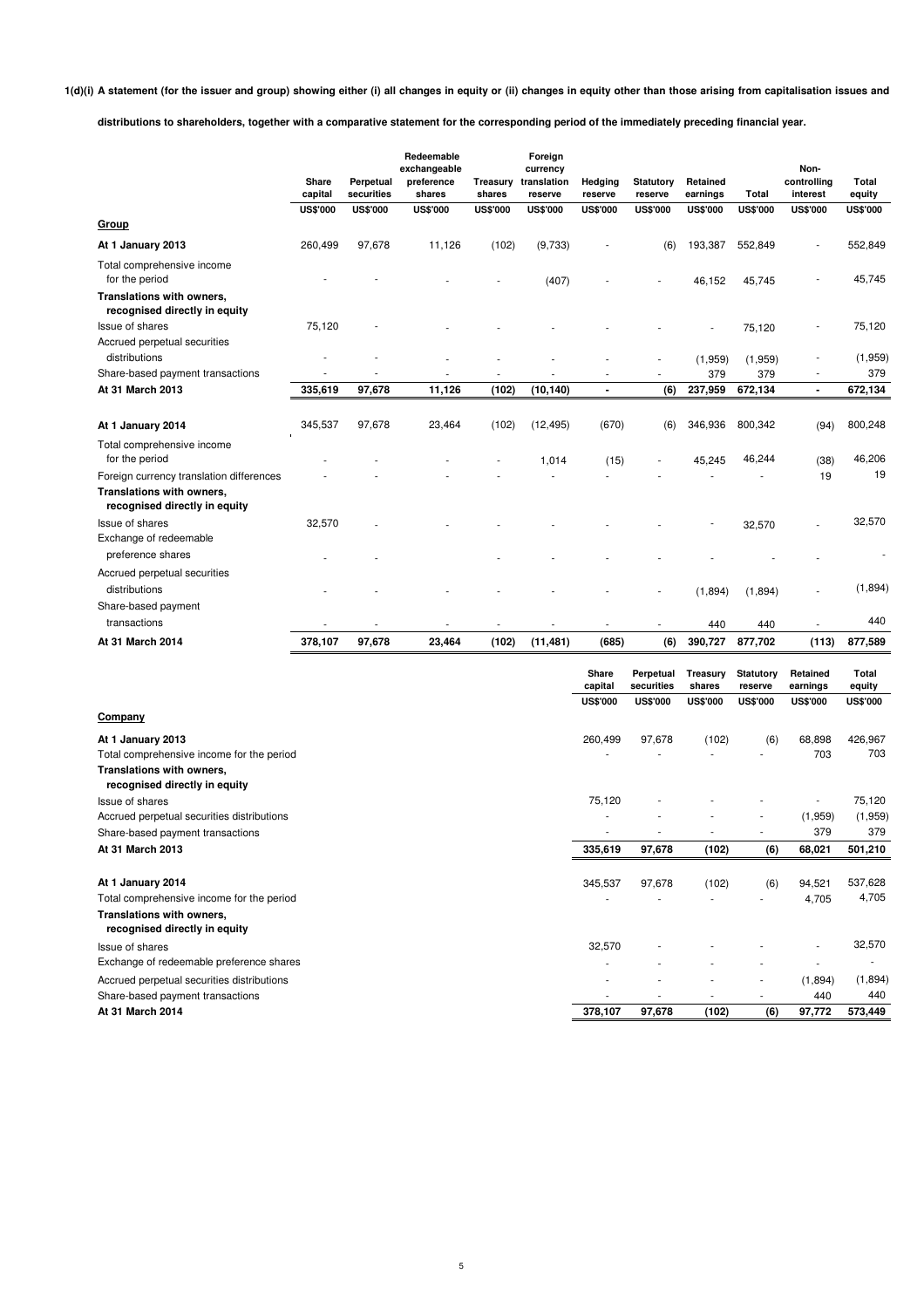**1(d)(ii) Details of any changes in the company's share capital arising from rights issue, bonus issue, share buybacks, exercise of share options or warrants, conversion of other issues of equity securities, issue of shares for cash or as consideration for acquisition or for any other purpose since the end of the previous period reported on. State also the number of shares that may be issued on conversion of all the outstanding convertibles, as well as the number of shares held as treasury shares, if any, against the total number of issued shares excluding treasury shares of the issuer, as at the end of the current financial period reported on and as at the end of the corresponding period of the immediately preceding financial year.**

During first quarter of 2014, the Company issued 18,392,046 new ordinary shares at an issue price of S\$2.2407 per share. The newly issued shares rank pari passu in all respects with the previously issued shares. The net proceeds from the placement shares which amounted to approximately US\$32.5 million (equivalent to S\$41,211,057) is to acquire the aggregate of 1,100,000 shares in the issued share capital of Teras Conquest 4 Pte Ltd, which representing 100% of the issued and paid-up share capital of the Teras Conquest 4 Pte Ltd.

As at 31 March 2014, the share capital less treasury shares of the Company was 1,203,221,982 ordinary shares (1,203,791,982 issued ordinary shares less 570,000 treasury shares). As at 31 March 2013, the share capital less treasury shares of the Company was 959,918,603 ordinary shares (960,488,603 issued ordinary shares less 570,000 treasury shares).

As at 31 March 2014, there were 300 redeemable exchangeable preference shares (31 March 2013: 15,900,000) in a subsidiary available for exchange to ordinary shares of the Company.

**1(d)(iii) To show the total number of issued shares excluding treasury shares as at the end of the current financial period and as at the end of the immediately preceding year.**

As at 31 March 2014, the issued and paid up share capital excluding treasury shares of the Company comprised 1,203,221,982 (31 December 2013: 1,184,829,936) ordinary shares.

As at 31 March 2014, subsidiary of the Company has 300 (31 December 2013: 300) redeemable exchangeable preference shares outstanding.

#### **1(d)(iv) A statement showing all sales, transfers, disposal, cancellation and/or use of treasury shares as at the end of the current financial period reported on.**

The movement of treasury shares are as follows: As at 1 January 2014 = 570,000 shares Purchase of treasury shares during the period = Nil Transfer of treasury shares during the period  $=$  Nil As at 31 March 2014 = 570,000 shares

**2. Whether the figures have been audited, or reviewed and in accordance with which auditing standard or practice.**

The figures have not been audited or reviewed by the Company's auditors.

**3. Where the figures have been audited or reviewed, the auditors' report (including any qualifications or emphasis of a matter).**

Not applicable.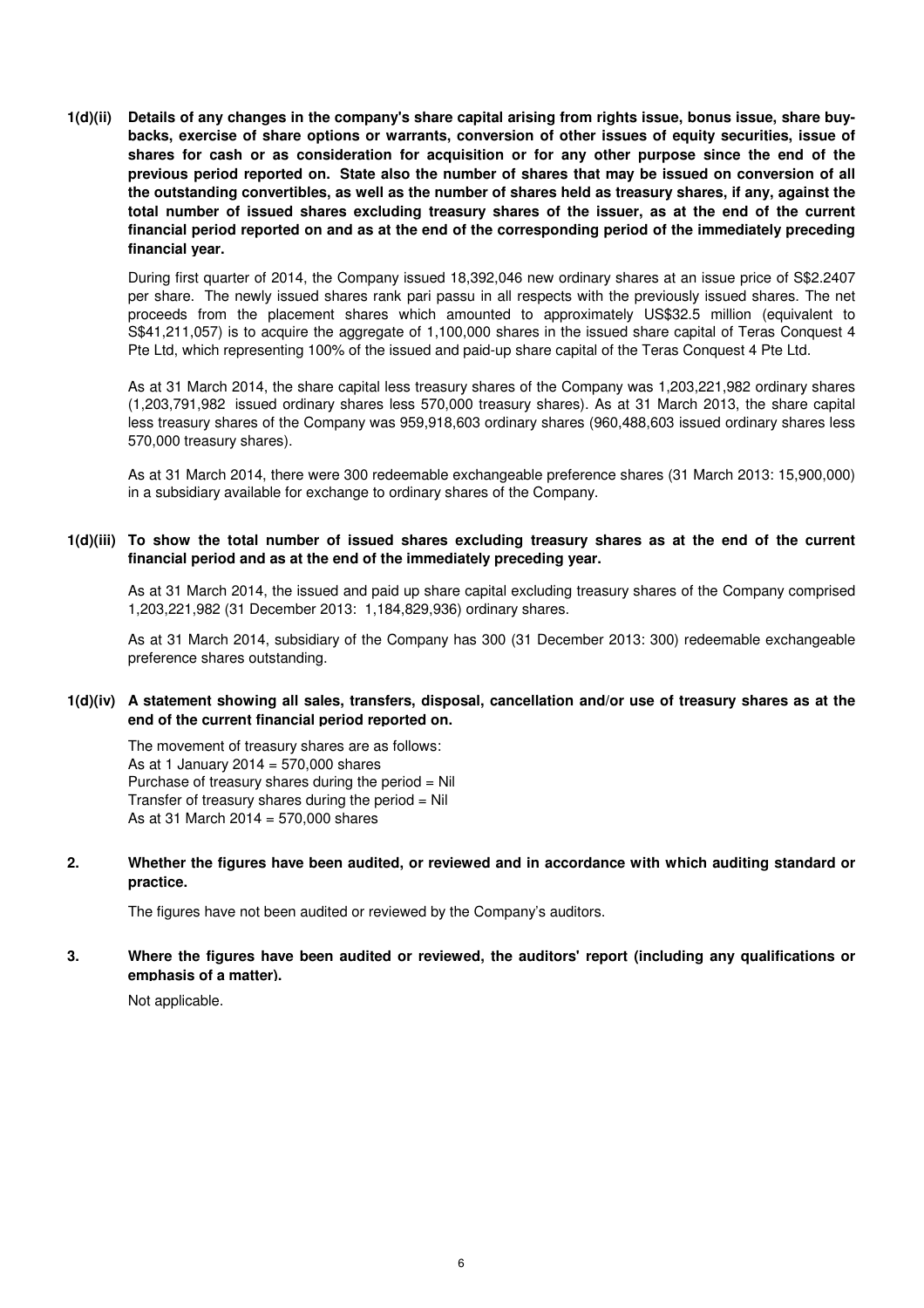#### **4. Whether the same accounting policies and methods of computation as in the issuer's most recently audited annual financial statements have been applied.**

Except as disclosed under item 5 below, the Group has applied the same accounting policies and methods of computation in the financial statements for the current reporting period as that of the audited financial statements for the year ended 31 December 2013.

**5. If there are any changes in the accounting policies and methods of computation, including any required by an accounting standard, what has changed, as well as the reasons for, and the effect of, the change.**

The Group has adopted the the new and revised FRSs and Interpretation of FRS (INT FRS) that are effective for financial periods beginning 1 January 2014. The adoption of these new and revised FRS and INT FRSs did not have material effect on the financial performance or position of the Group.

**6. Earnings per ordinary share of the group for the current financial period reported on and the corresponding period of the immediately preceding financial year, after deducting any provision for preference dividends:-**

|                                                            |                             | Group<br>3 months ended       |  |  |
|------------------------------------------------------------|-----------------------------|-------------------------------|--|--|
|                                                            | 31.03.2014                  | 31.03.2013<br><b>Restated</b> |  |  |
| (a) Based on weighted average<br>number                    | 3.77 cts                    | $4.18 \text{ cts}$            |  |  |
| (b) On a fully diluted basis                               | 3.69 cts                    | $4.02 \text{ cts}$            |  |  |
| Note :                                                     |                             |                               |  |  |
| Weighted average ordinary shares<br>for calculation of:    |                             |                               |  |  |
| Basic earnings per shares<br>$\blacksquare$                | 1,199,952,000               | 1,103,233,000                 |  |  |
| Diluted earnings per share<br>$\qquad \qquad \blacksquare$ | 1,226,972,000 1,149,268,000 |                               |  |  |
|                                                            |                             |                               |  |  |

- **7. Net asset value (for the issuer and group) per ordinary share based on the total number of issued shares excluding treasury shares of the issuer at the end of the:-** 
	- **(a) current financial period reported on; and**
	- **(b) immediately preceding financial year.**

|                                                                                                                     | Group      |                               | Company    |                               |
|---------------------------------------------------------------------------------------------------------------------|------------|-------------------------------|------------|-------------------------------|
|                                                                                                                     | 31.03.2014 | 31.12.2013<br><b>Restated</b> | 31.03.2014 | 31.12.2013<br><b>Restated</b> |
| Net asset value per ordinary share<br>based on existing issued share capital<br>excluding treasury shares as at the |            |                               |            |                               |
| end of the period reported on                                                                                       | 72.94 cts  | 67.55 cts                     | 47.66 cts  | 45.38 cts                     |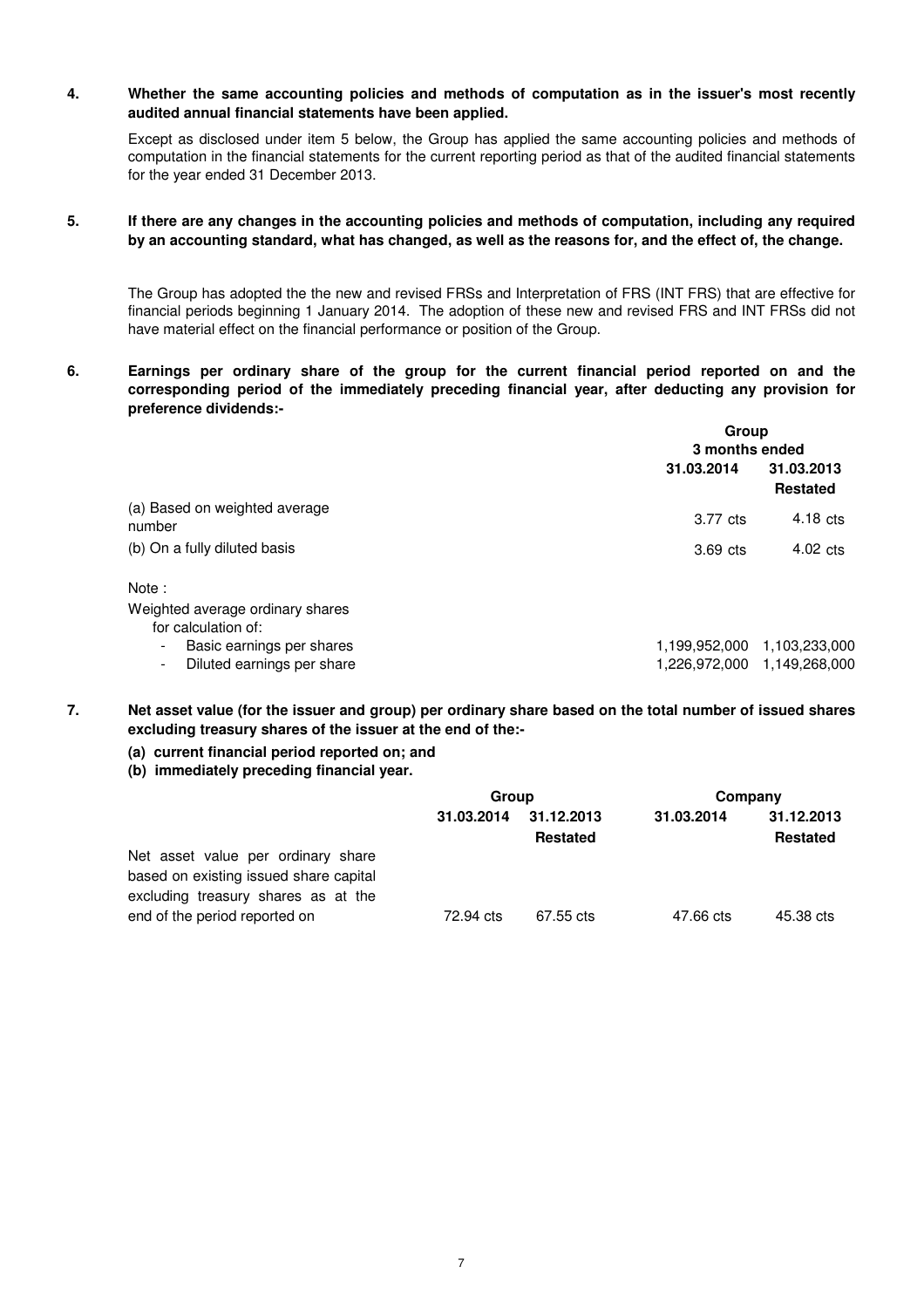**8. A review of the performance of the group, to the extent necessary for a reasonable understanding of the group's business. It must include a discussion of the following:-** 

**(a) any significant factors that affected the turnover, costs, and earnings of the group for the current financial period reported on, including (where applicable) seasonal or cyclical factors; and**

**(b) any material factors that affected the cash flow, working capital, assets or liabilities of the group during the current financial period reported on.**

#### **INCOME STATEMENT REVIEW**

The Group's revenue for the three months ended 31 March 2014 ("1Q14") increased by US\$39.6 million (72.3%) to US\$94.4 million as compared to the corresponding three months ended 31 March 2013 ("1Q13"). The increase in revenue was mainly due to the chartering contribution from the deployment of additional units of the Group's Service Rigs.

The cost of sales and servicing for 1Q14 increased by US\$16.9 million (56.1%) to US\$47.1 million as compared to 1Q13. The increase in cost of sales and servicing was due to the increased business activities.

As a result of the above, the Group's gross profit for 1Q14 improved by US\$22.7 million (92.2%) to US\$47.3 million as compared to 1Q13.

The higher administrative expenses and other operating expenses in 1Q14 corresponded to the increased business activities as well as increase in the staff strength.

The increase in finance costs in 1Q14 was due mainly to additional interest expense for the funding of newly acquired and delivered Service Rigs.

The lower share of associates and jointly controlled entities' results in 1Q14 as compared to 1Q13 were mainly due to acquisition of the remaining issued share capital of a jointly controlled entity and becoming a fully owned subsidiary of the Group, which is consolidated.

Despite the above, the profit after tax in 1Q14 decreased by US\$0.9 million (2%) as compared to 1Q 2013 due to the one-off gain from disposal of a jointly controlled entity recognised in 1Q13. Excluding the gain from the disposal, the profit after tax in 1Q14 increased by US\$17.4 million (62%).

Charter income derived from Singapore flagged vessels are exempted from tax under Section 13A of the Income Tax Act of Singapore. Current period income tax expense of US\$0.4 million relates to the corporate tax expense and withholding tax expense incurred by vessels operating in certain overseas waters.

### **STATEMENT OF FINANCIAL POSITION REVIEW**

#### **Non-current Assets**

The Group's Non-current Assets amounted to US\$1,835.6 million as at 31 March 2014. The increase in Noncurrent Assets was mainly due to the acquisition and refurbishment for the Group's Service Rigs. The decrease in Joint Ventures was attributable to the acquisition of the remaining issued share capital of a jointly controlled entity and becoming a fully owned subsidiary of the Group and repayments of loans provided to the jointly controlled entities during the financial period ended 31 March 2014.

### **Current Assets**

The Group's Current Assets amounted to US\$459.2 million as at 31 March 2014. The increase was due to an increase in Trade Receivables from the deployment of additional units of the Group's Jack-up Rigs, Cash and Bank balances as a result of the cash flow generated from operations and proceeds from issuance of notes. Included in the Other Current Assets were the advance payments and deposits made for the construction of vessels and Service Rigs.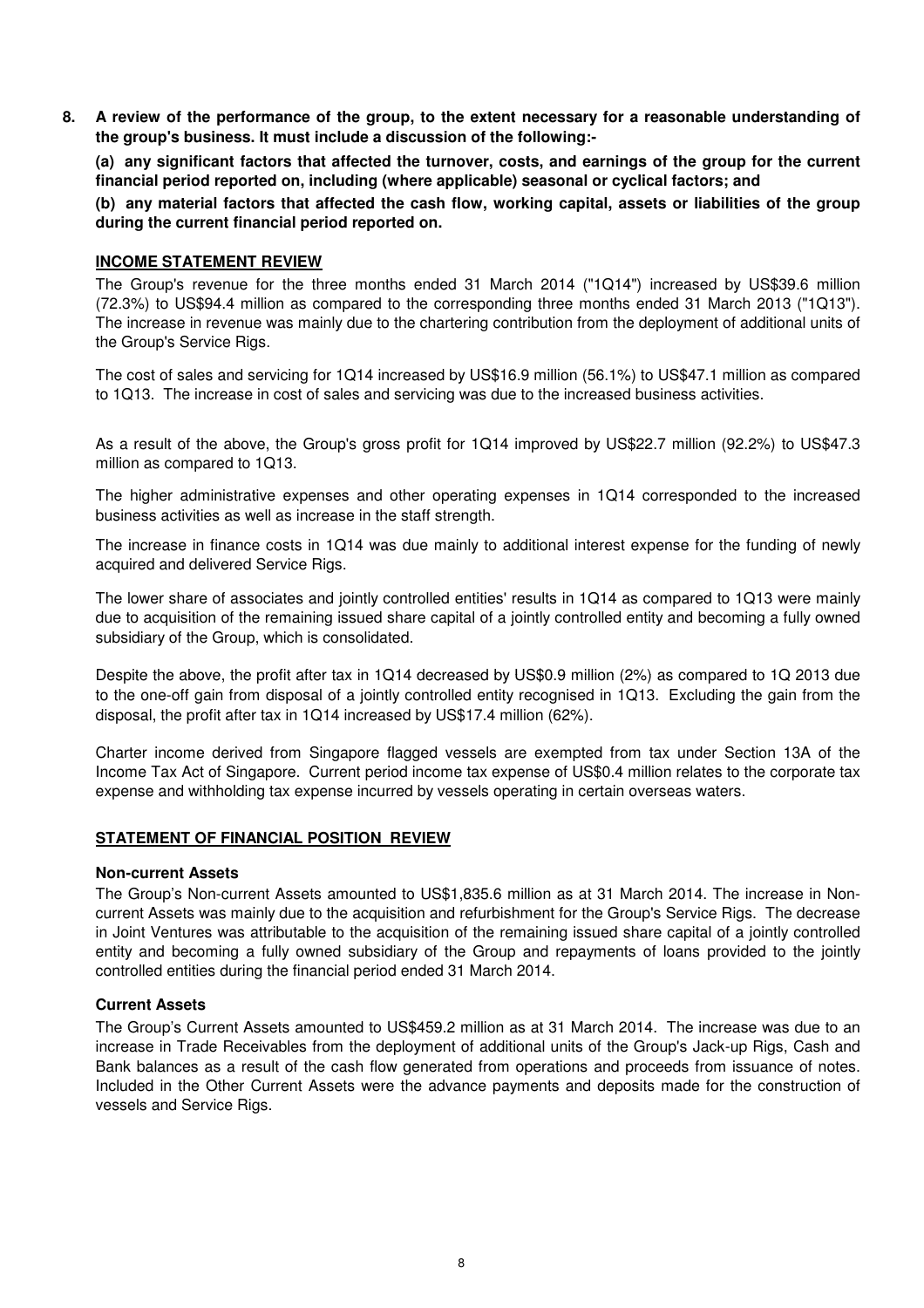### **Total Liabilities**

The Group's total liabilities amounted to US\$1,417.2 million as at 31 March 2014. The increase in non-current financial liabilities was due mainly to the issuance of notes and additional drawdown of bank borrowings to finance the progress construction, acquisition, conversion and refurbishment of the Group's Service Rigs. Included in other payables were the advance payments and performance deposits received.

#### **Total Equity**

The increase in total equity was attributable mainly to the profit derived in the period and issuance of new ordinary shares and redeemable exchangeable preference shares.

#### **STATEMENT OF CASH FLOWS REVIEW**

#### **Cash Flow from Operating Activities**

The Group's net cash inflow from operating activities was US\$26.7 million. This was mainly due to the net cash generated by the operations of the Group.

#### **Cash Flow from Investing Activities**

The Group's net cash used in investing activities was US\$82.1 million. This was mainly due to the progress payments made and the deployment of funds towards the purchase and refurbishment of the Group's Service Rigs. The net cash used in investing activities was partially offset by proceeds from repayments of loans to joint ventures.

#### **Cash Flow from Financing Activities**

The Group's net cash inflow from financing activities was US\$72.6 million. This was mainly due to the increase in bank borrowings to finance the Group's Service Rigs as well as the issuance notes.

**9. Where a forecast, or a prospect statement, has been previously disclosed to shareholders, any variance between it and the actual results.**

In line with the prospect statement made in 4Q13.

**10. A commentary at the date of the announcement of the significant trends and competitive conditions of the industry in which the group operates and any known factors or events that may affect the group in the next reporting period and the next 12 months.**

The management is witnessing increased focus on platform and well related work by the oil majors in Asia Pacific, Middle East and West Africa. As a result of this concentration, the Group will continue to focus on investment in Service Rigs to meet the strong demand. The Group will also explore new ways to restructure its Port and Marine Base business to enable it to concentrate on its current key business activities. Ezion expects more assets to be deployed in 2014. The Group also anticipates to taking on new additional Service Rigs projects in the financial year ending 31 December 2014.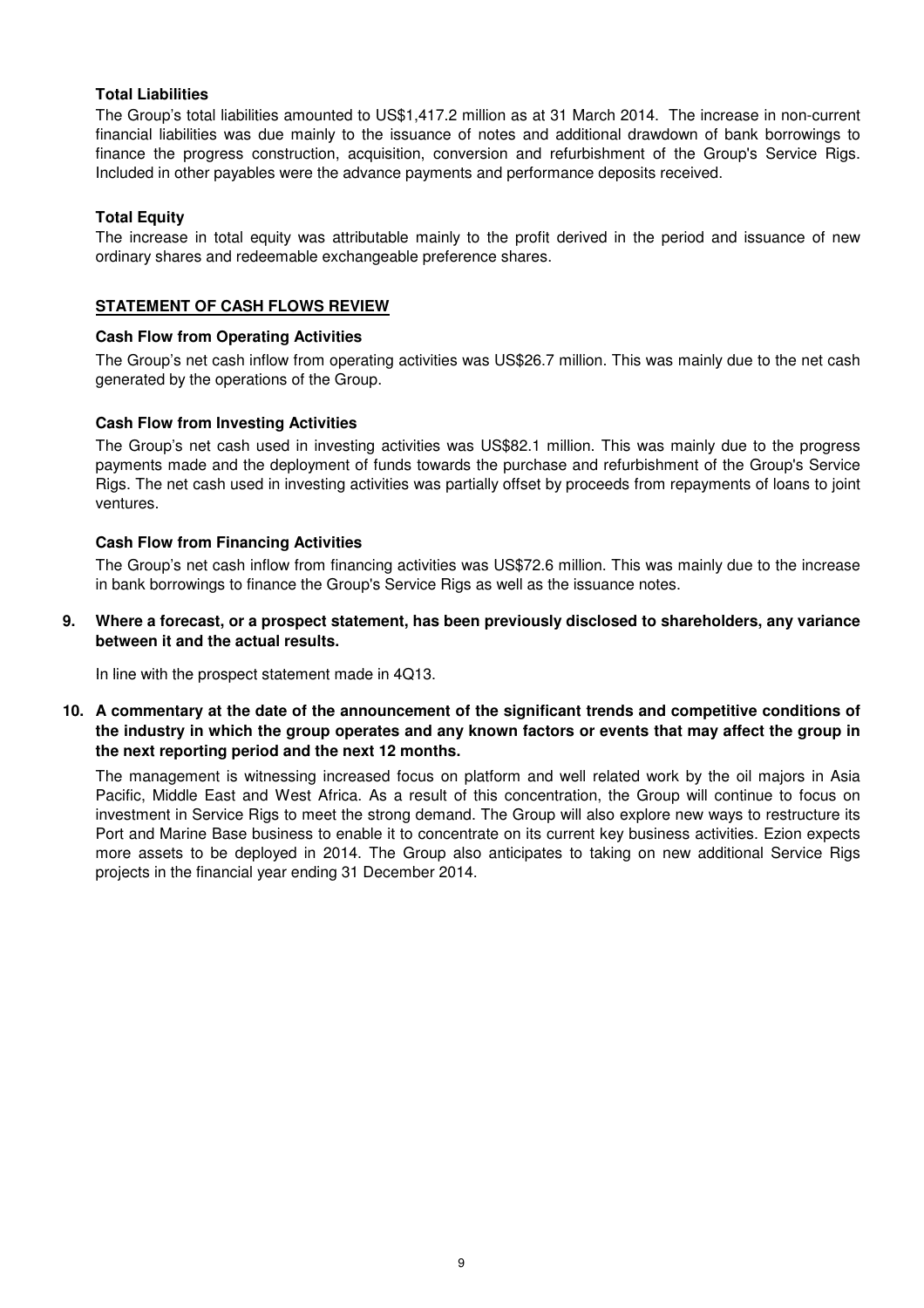# **11. Dividend**

# **(a) Current Financial Period Reported On**

Any dividend declared for the current financial period reported on? None

# **(b) Corresponding Period of the Immediately Preceding Financial Year**

None Any dividend declared for the corresponding period of the immediately preceding financial year?

# **(c) Date payable**

Not applicable

# **(d) Books closure date**

Not applicable

# **12. If no dividend has been declared/recommended, a statement to that effect**

Not applicable

**13. If the Group has obtained a general mandate from shareholders for IPTs, the aggregate value of such transactions as required under Rule 920(1)(a)(ii). If no IPT mandate has been obtained, a statement to that effect.**

There was no interested person transaction during the period under review.

# **BY ORDER OF THE BOARD**

**Lim Ka Bee Company Secretary**

**7 May 2014**